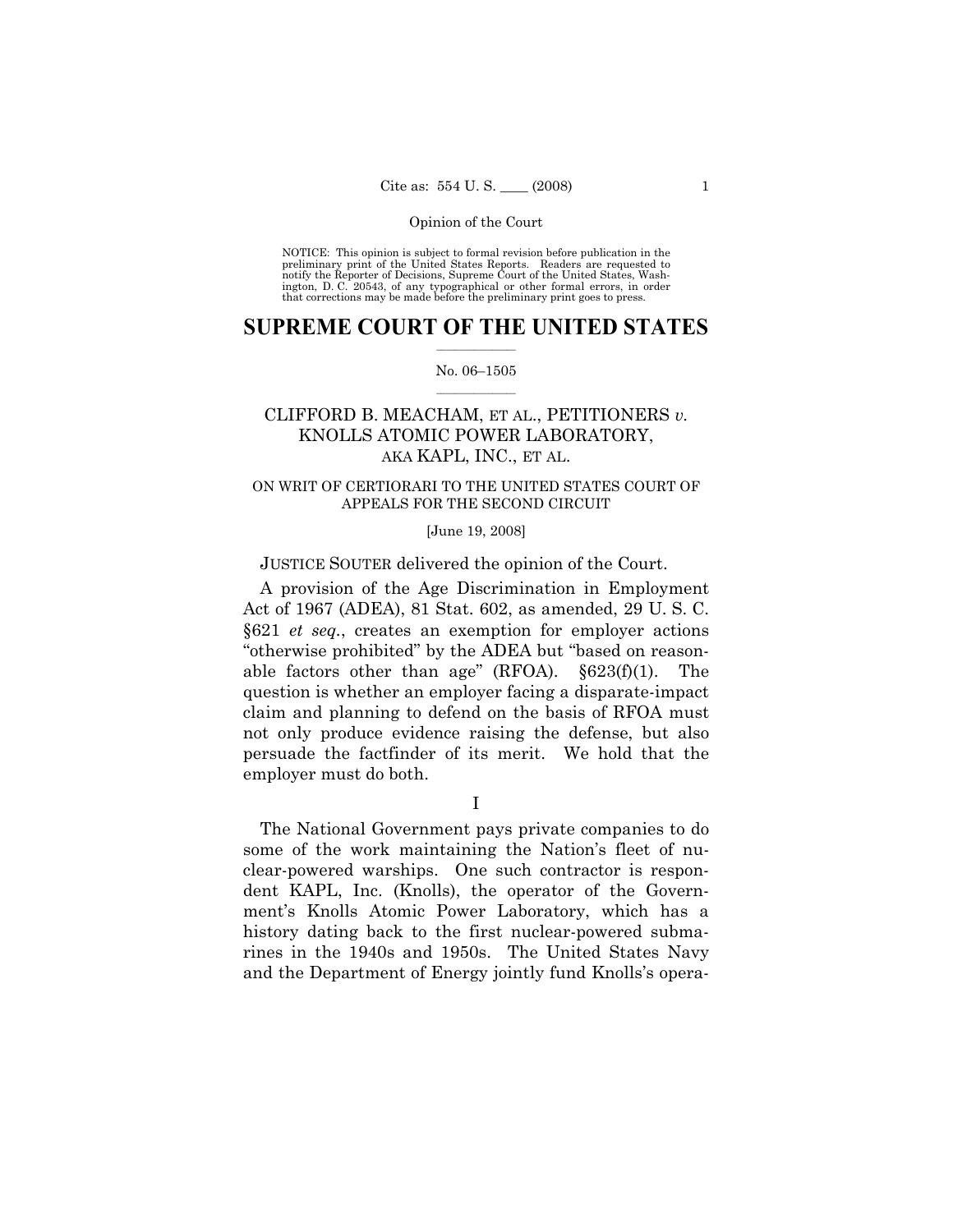tions, decide what projects it should pursue, and set its annual staffing limits. In recent years, Knolls has been charged with designing prototype naval nuclear reactors and with training Navy personnel to run them.

 The demands for naval nuclear reactors changed with the end of the Cold War, and for fiscal year 1996 Knolls was ordered to reduce its work force. Even after a hundred or so employees chose to take the company's ensuing buyout offer, Knolls was left with thirty-some jobs to cut.1 Petitioners (Meacham, for short) are among those laid off in the resulting "involuntary reduction in force." In order to select those for layoff, Knolls told its managers to score their subordinates on three scales, "performance," "flexibility," and "critical skills."<sup>2</sup> The scores were summed, along with points for years of service, and the totals determined who should be let go.

 Of the 31 salaried employees laid off, 30 were at least 40 years old.3 Twenty-eight of them sued, raising both disparate-treatment (discriminatory intent) and disparateimpact (discriminatory result) claims under the ADEA and

<sup>1</sup>The Naval Reactors program had lowered Knolls's staffing limit by 108 people; as Knolls also had to hire 35 new employees for work existing personnel could not do, a total of 143 jobs would have to go. 2The "performance" score was based on the worker's two most recent

appraisals. The "flexibility" instruction read: "Rate the employee's flexibility within the Laboratory. Can his or her documented skills be used in other assignments that will add value to current or future Lab work? Is the employee retrainable for other Lab assignments?" The "critical skills" instruction read: "How critical are the employee's skills to continuing work in the Lab? Is the individual's skill a *key* technical resource for the [Naval Reactors] program? Is the skill readily accessible within the Lab or generally available from the external market?"

App. 94–95 (emphasis in original).<br><sup>3</sup>For comparison: after the voluntary buyouts, 1,203 out of 2,063 salaried workers (or 58%) were at least 40 years old; and of the 245 who were at risk of involuntary layoff, and therefore included in the rankings scheme, 179 (or 73%) were 40 or over. *Meacham* v. *Knolls Atomic Power Laboratory*, 185 F. Supp. 2d 193, 203 (NDNY 2002).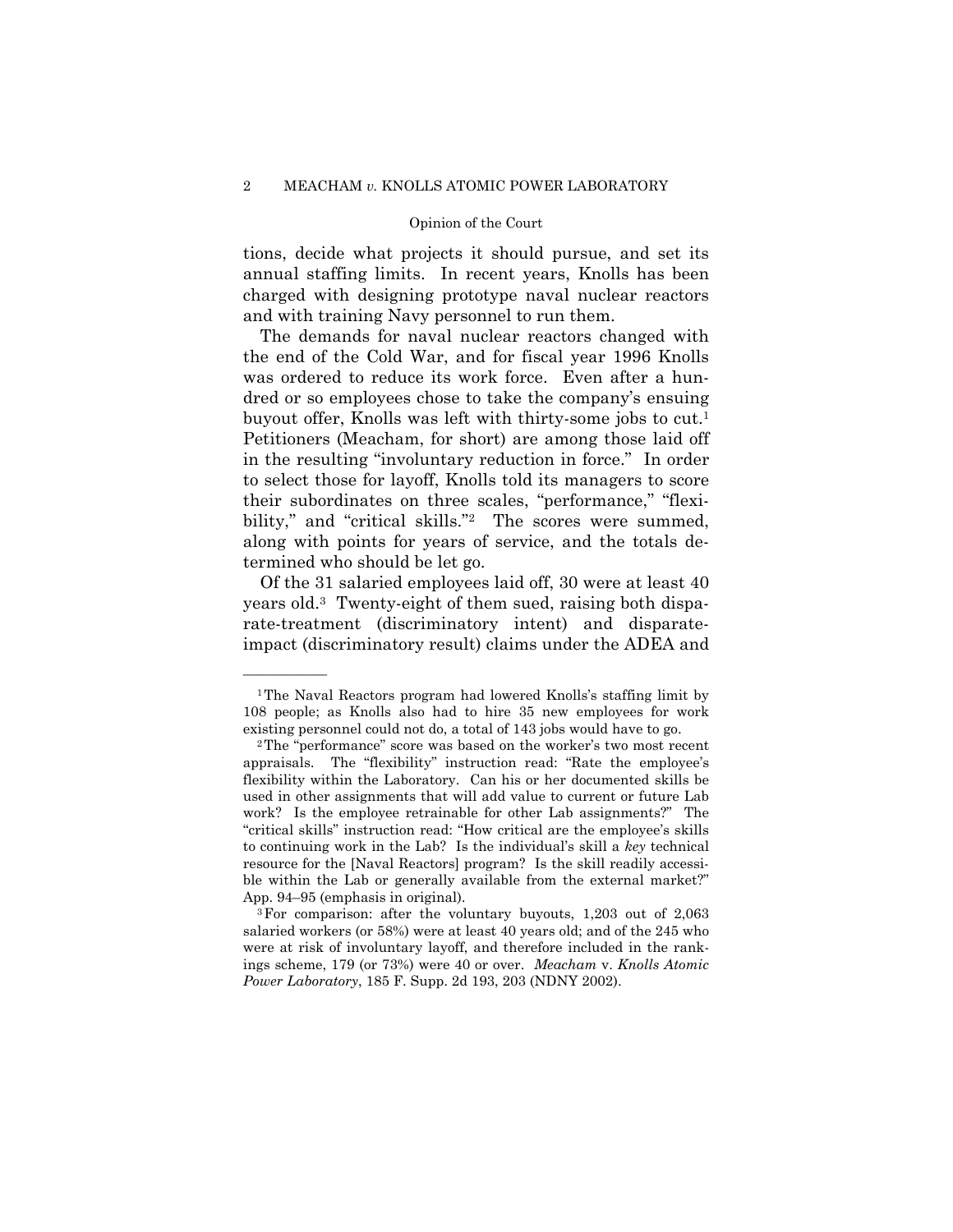state law, alleging that Knolls "designed and implemented its workforce reduction process to eliminate older employees and that, regardless of intent, the process had a discriminatory impact on ADEA-protected employees." *Meacham* v. *Knolls Atomic Power Laboratory*, 381 F. 3d 56, 61 (CA2 2004) *(Meacham I)*. To show a disparate impact, the workers relied on a statistical expert's testimony to the effect that results so skewed according to age could rarely occur by chance;4 and that the scores for "flexibility" and "criticality," over which managers had the most discretionary judgment, had the firmest statistical ties to the outcomes. *Id.*, at 65.

 The jury found for Meacham on the disparate-impact claim (but not on the disparate-treatment claim). The Court of Appeals affirmed, after examining the verdict through the lens of the so-called "burden shifting" scheme of inference spelled out in *Wards Cove Packing Co.* v. *Atonio*, 490 U. S. 642 (1989). See *Meacham I*, *supra,* at 74–76.5 After Knolls sought certiorari, we vacated the judgment and remanded for further proceedings in light of *Smith* v. *City of Jackson*, 544 U. S. 228 (2005)*,* decided

<sup>4</sup>The expert cut the data in different ways, showing the chances to be 1 in 348,000 (based on a population of all 2,063 salaried workers); 1 in 1,260 (based on a population of the 245 workers at risk of layoff); or 1 in 6,639 (when the analysis was broken down by sections of the company). *Meacham I*, 381 F. 3d, at 64–65.<br><sup>5</sup>Taking the *Wards Cove* steps in turn, the Court of Appeals con-

cluded that the "jury could have found that the degree of subjective decision making allowed in the [layoff procedure] created the disparity," 381 F. 3d, at 74; that the employer had answered with evidence of a "facially legitimate business justification," a need "to reduce its workforce while still retaining employees with skills critical to the performance of [Knolls's] functions," *ibid*. (internal quotation marks omitted); and that petitioners would prevail nonetheless because "[a]t least one suitable alternative is clear from the record," that Knolls "could have designed [a procedure] with more safeguards against subjectivity, in particular, tests for criticality and flexibility that are less vulnerable to managerial bias," *id.*, at 75.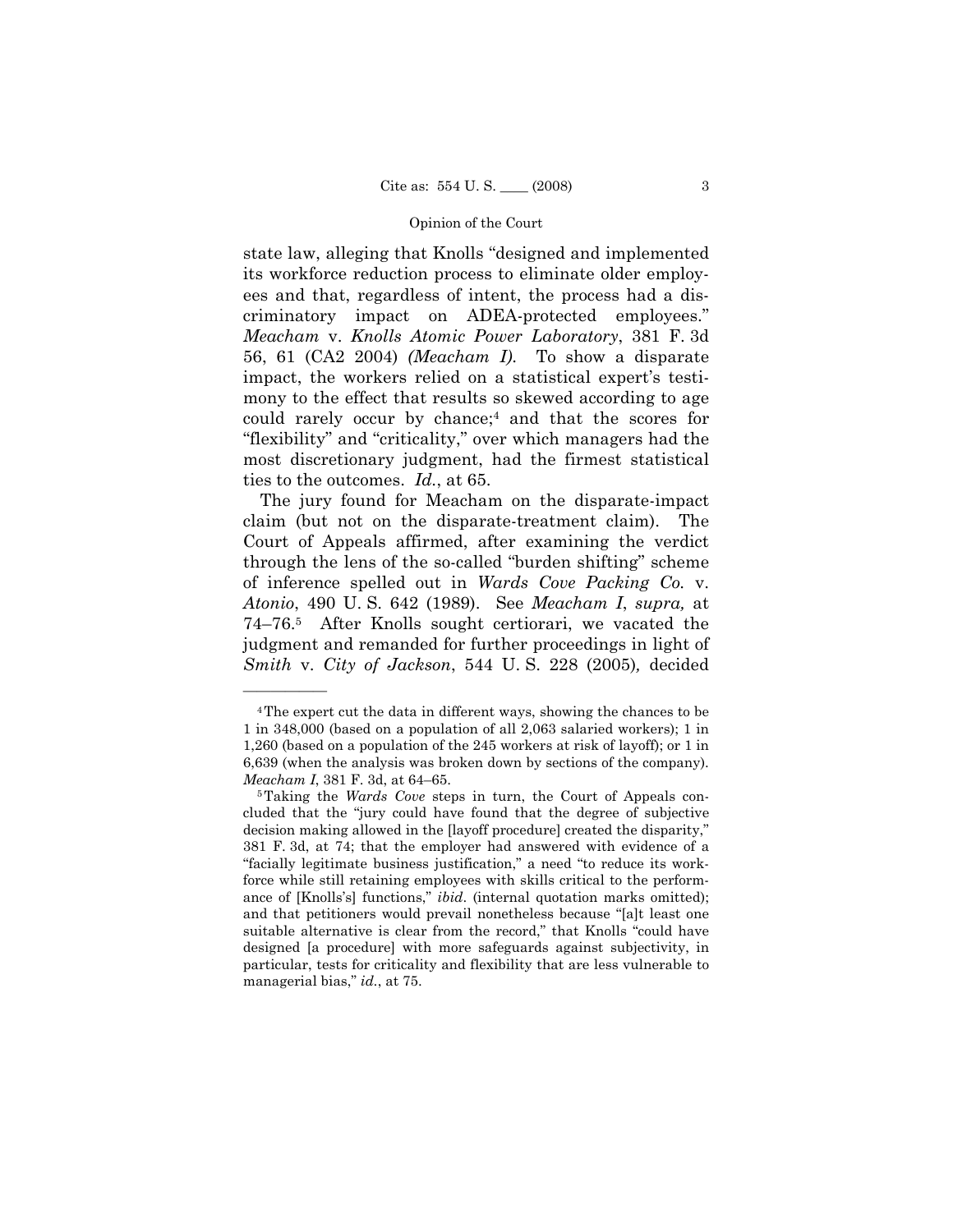while Knolls's petition was pending. See 544 U. S. 957 (2005).

 On remand, the same Court of Appeals panel ruled in favor of Knolls, over a dissent. 461 F. 3d 134 (CA2 2006) (case below) *(Meacham II)*. The majority found its prior ruling "untenable" because it had applied the *Wards Cove* "business necessity" standard rather than a "reasonableness" test, contrary to *City of Jackson*; and on the latter standard, Meacham, the employee, had not carried the burden of persuasion. 461 F.3d, at 140–141, 144.6 In dissent, Judge Pooler took issue with the majority for confusing business justifications under *Wards Cove* with the statutory RFOA exemption, which she read to be an affirmative defense with the burden of persuasion falling on defendants. 461 F.3d, at 147, 149–152.7

 Meacham sought certiorari, noting conflicting decisions assigning the burden of persuasion on the reasonableness of the factor other than age; the Court of Appeals in this case placed it on the employee (to show the non-age factor unreasonable), but the Ninth Circuit in *Criswell* v. *Western Airlines, Inc.*, 709 F. 2d 544, 552 (1983), had assigned

<sup>6</sup>Distinguishing the two tests mattered, the Court of Appeals explained, because even though "[t]here may have been other reasonable ways for [Knolls] to achieve its goals (as we held in *[Meacham I]*), . . . the one selected was not unreasonable." *Meacham II*, 461 F. 3d, at 146 (citation and internal quotation marks omitted). The burden of persuasion for either test was said to fall on the plaintiff, however, because "the employer is not to bear the ultimate burden of persuasion with respect to the legitimacy of its business justification." *Id.*, at 142 (citing *Wards Cove*, 490 U. S., at 659–660; internal quotation marks omitted). The majority took note of the textual signs that the RFOA was an affirmative defense, but set them aside because "*City of Jackson* . . . emphasized that there are reasonable and permissible employment criteria that correlate with age," thereby leaving it to plaintiffs to prove

that a criterion is not reasonable. 461 F.3d, at 142–143. 7 In Judge Pooler's view, a jury "could permissibly find that defendants had not established a RFOA based on the unmonitored subjectivity of [Knolls's] plan as implemented." *Id.*, at 153 (dissenting opinion).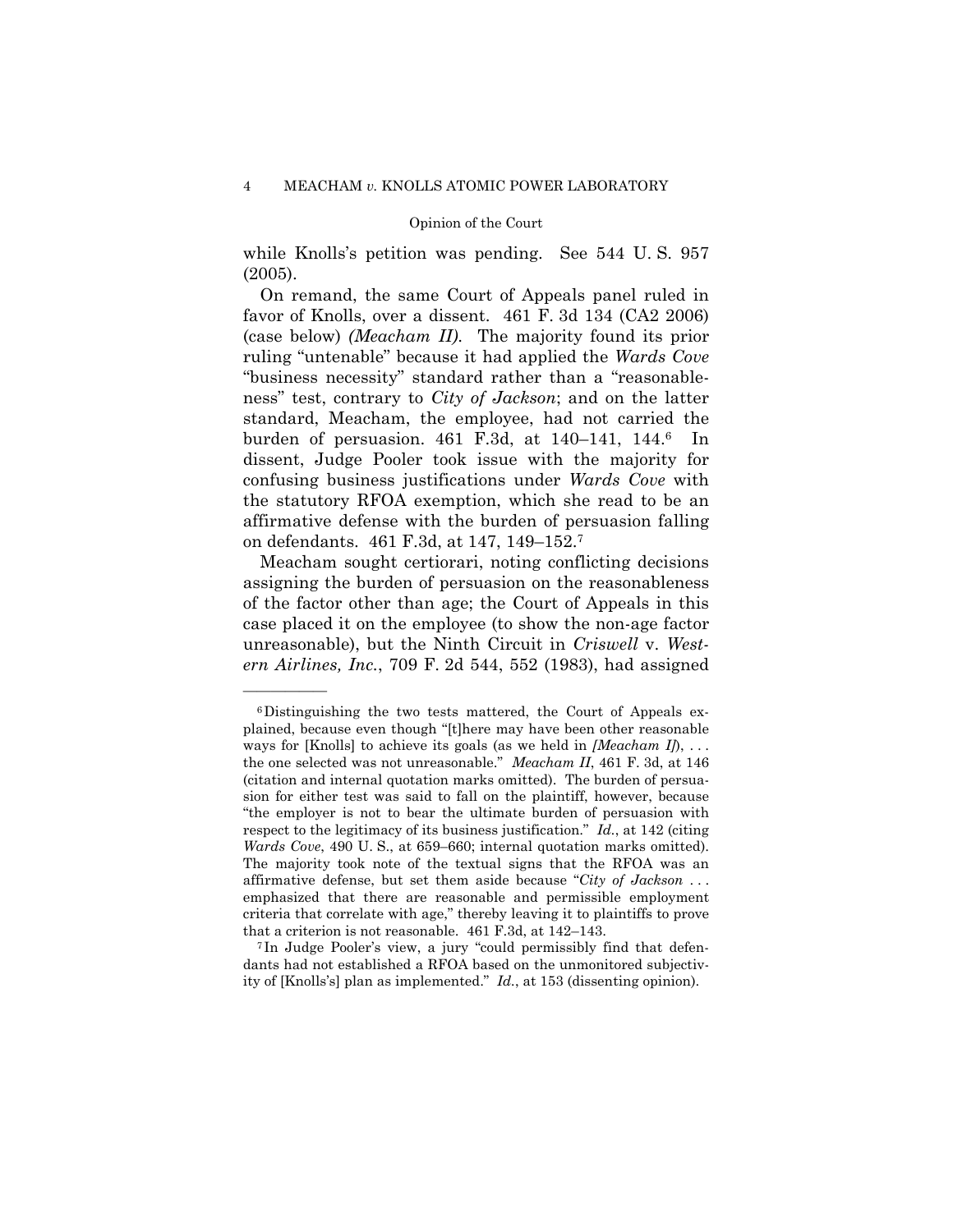it to the employer (to show the factor was a reasonable one). In fact it was in *Criswell* that we first took up this question, only to find it not well posed in that case. *Western Air Lines, Inc.* v. *Criswell*, 472 U. S. 400, 408, n. 10 (1985). We granted certiorari, 552 U. S. \_\_\_ (2007), and now vacate the judgment of the Second Circuit and remand.8

> II A

 The ADEA's general prohibitions against age discrimination, 29 U.S.C.  $\S623(a)$ –(c), (e), are subject to a separate provision, §623(f), creating exemptions for employer practices "otherwise prohibited under subsections (a), (b), (c), or (e)." The RFOA exemption is listed in §623(f) alongside one for bona fide occupational qualifications (BFOQ): "It shall not be unlawful for an employer . . . to take any action otherwise prohibited under subsections (a), (b), (c), or (e) . . . where age is a bona fide occupational qualification reasonably necessary to the normal operation of the particular business, or where the differentiation is based on reasonable factors other than age  $\ldots$ ." §623(f)(1).

 Given how the statute reads, with exemptions laid out apart from the prohibitions (and expressly referring to the prohibited conduct as such), it is no surprise that we have already spoken of the BFOQ and RFOA provisions as being among the ADEA's "five affirmative defenses," *Trans World Airlines, Inc.* v. *Thurston*, 469 U. S. 111, 122 (1985). After looking at the statutory text, most lawyers would accept that characterization as a matter of course,

<sup>8</sup>Petitioners also sought certiorari as to "[w]hether respondents' practice of conferring broad discretionary authority upon individual managers to decide which employees to lay off during a reduction in force constituted a 'reasonable factor other than age' as a matter of law." Pet. for Cert. i. We denied certiorari on this question and express no views on it here.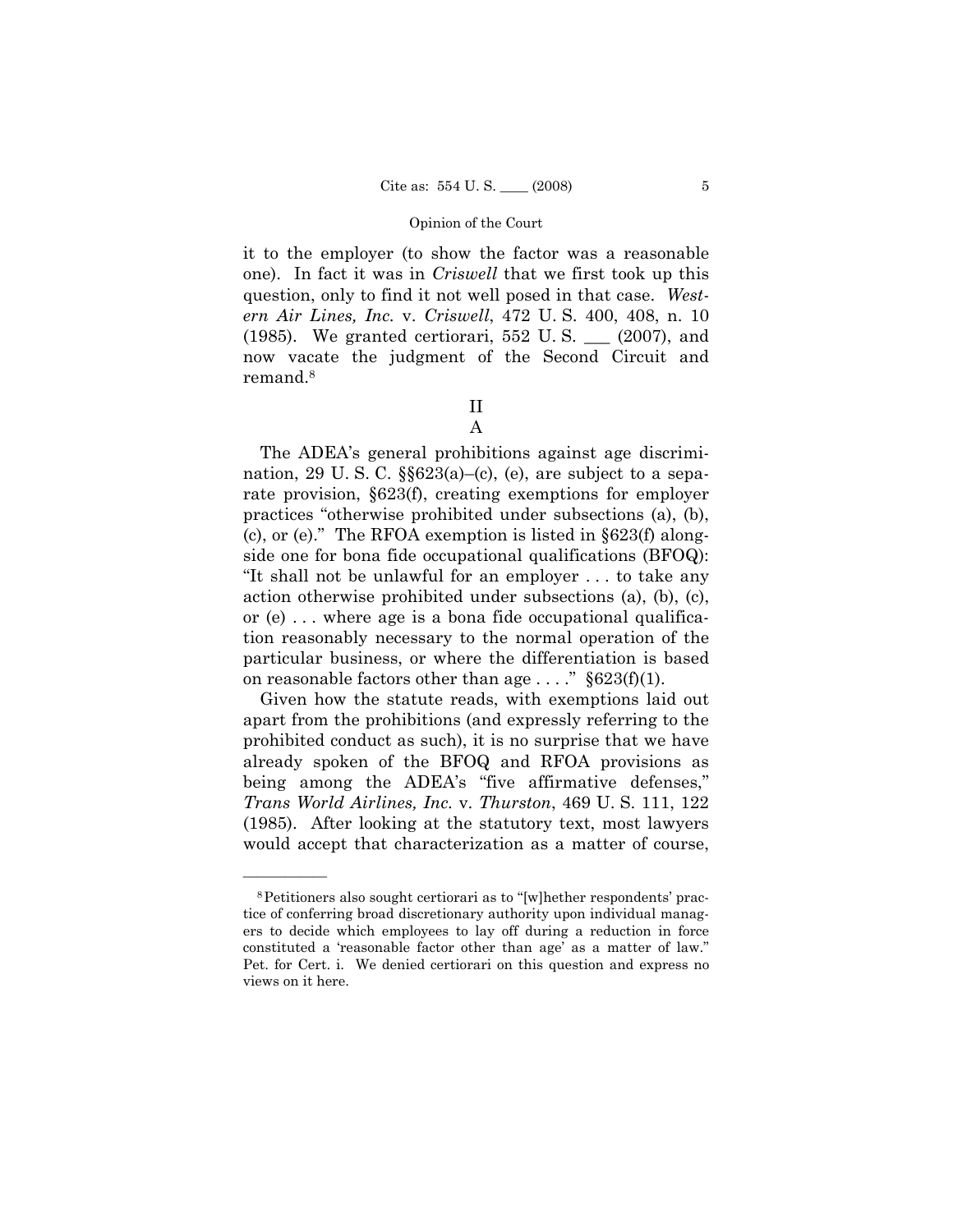thanks to the familiar principle that "[w]hen a proviso . . . carves an exception out of the body of a statute or contract those who set up such exception must prove it." *Javierre* v. *Central Altagracia*, 217 U. S. 502, 508 (1910) (opinion for the Court by Holmes, J.); see also *FTC* v. *Morton Salt Co*., 334 U. S. 37, 44–45 (1948) ("[T]he burden of proving justification or exemption under a special exception to the prohibitions of a statute generally rests on one who claims its benefits . . ."); *United States* v. *First City Nat. Bank of Houston*, 386 U. S. 361, 366 (1967) (citing *Morton Salt*, *supra*, at 44–45). That longstanding convention is part of the backdrop against which the Congress writes laws, and we respect it unless we have compelling reasons to think that Congress meant to put the burden of persuasion on the other side. See *Schaffer* v. *Weast*, 546 U. S. 49, 57–58 (2005) ("Absent some reason to believe that Congress intended otherwise, therefore, we will conclude that the burden of persuasion lies where it usually falls, upon the party seeking relief").

 We have never been given any reason for a heterodox take on the RFOA clause's nearest neighbor, and our prior cases recognize that the BFOQ clause establishes an affirmative defense against claims of disparate treatment. See, *e.g.*, *City of Jackson*, *supra*, at 233, n. 3; *Western Air Lines, Inc.*, *supra*, at 414–419, and nn. 24, 29. We have likewise given the affirmative defense construction to the exemption in the Equal Pay Act of 1963 for pay differentials based on "any other factor other than sex," *Corning Glass Works* v. *Brennan*, 417 U. S. 188, 196 (1974) (internal quotation marks omitted); and there, we took account of the particular weight given to the interpretive convention already noted, when enforcing the Fair Labor Standards Act of 1938 (FLSA), *id.*, at 196–197 ("[T]he general rule [is] that the application of an exemption under the Fair Labor Standards Act is a matter of affirmative defense on which the employer has the burden of proof").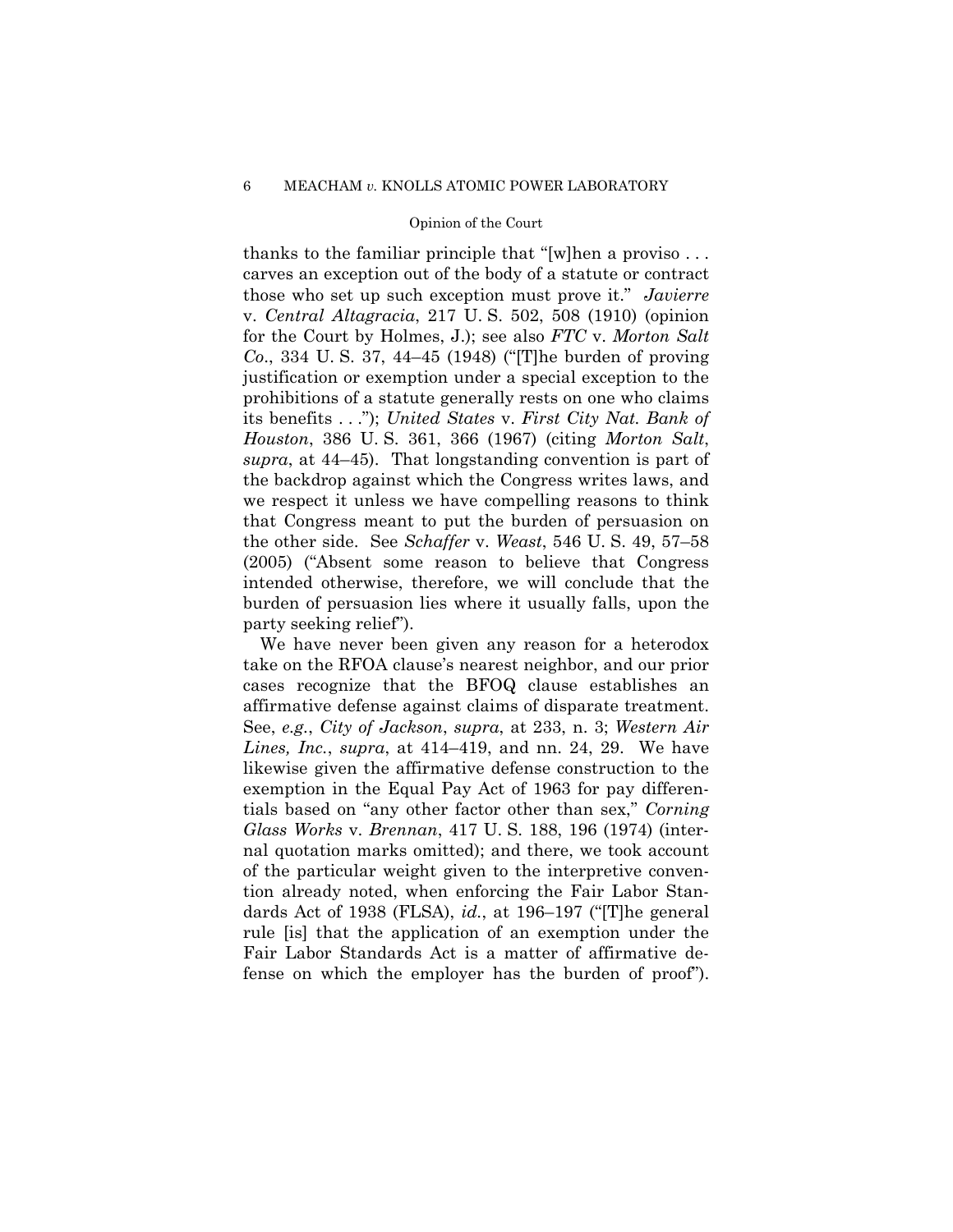This focus makes the principle of construction the more instructive in ADEA cases: "[i]n enacting the ADEA, Congress exhibited both a detailed knowledge of the FLSA provisions and their judicial interpretation and a willingness to depart from those provisions regarded as undesirable or inappropriate for incorporation," *Lorillard* v. *Pons*, 434 U. S. 575, 581 (1978). And we have remarked and relied on the "significant indication of Congress' intent in its directive that the ADEA be enforced in accordance with the 'powers, remedies, and procedures' of the FLSA." *Id.*, at 580 (quoting 29 U. S. C. §626(b); emphasis deleted); see also *Fogerty* v. *Fantasy, Inc.*, 510 U. S. 517, 528 (1994) (applying reasoning of *Lorillard*); *Thurston*, *supra*, at 126 (same). As against this interpretive background, there is no hint in the text that Congress meant §623(f)(1) to march out of step with either the general or specifically FLSA default rules placing the burden of proving an exemption on the party claiming it.

 With these principles and prior cases in mind, we find it impossible to look at the text and structure of the ADEA and imagine that the RFOA clause works differently from the BFOQ clause next to it. Both exempt otherwise illegal conduct by reference to a further item of proof, thereby creating a defense for which the burden of persuasion falls on the "one who claims its benefits," *Morton Salt Co.*, *supra*, at 44–45, the "party seeking relief," *Schaffer*, *supra*, at 57–58, and here, "the employer," *Corning Glass Works*, *supra*, at 196.

 If there were any doubt, the stress of the idiom "otherwise prohibited," prefacing the BFOQ and RFOA conditions, would dispel it.9 The implication of affirmative

<sup>9</sup>We do not need to seek further relief from doubt by looking to the Equal Employment Opportunity Commission (EEOC) regulations on burdens of proof in ADEA cases. The parties focus on two of them, but we think neither clearly answers the question here. One of them the Government has disavowed as overtaken by our decision in *Smith* v.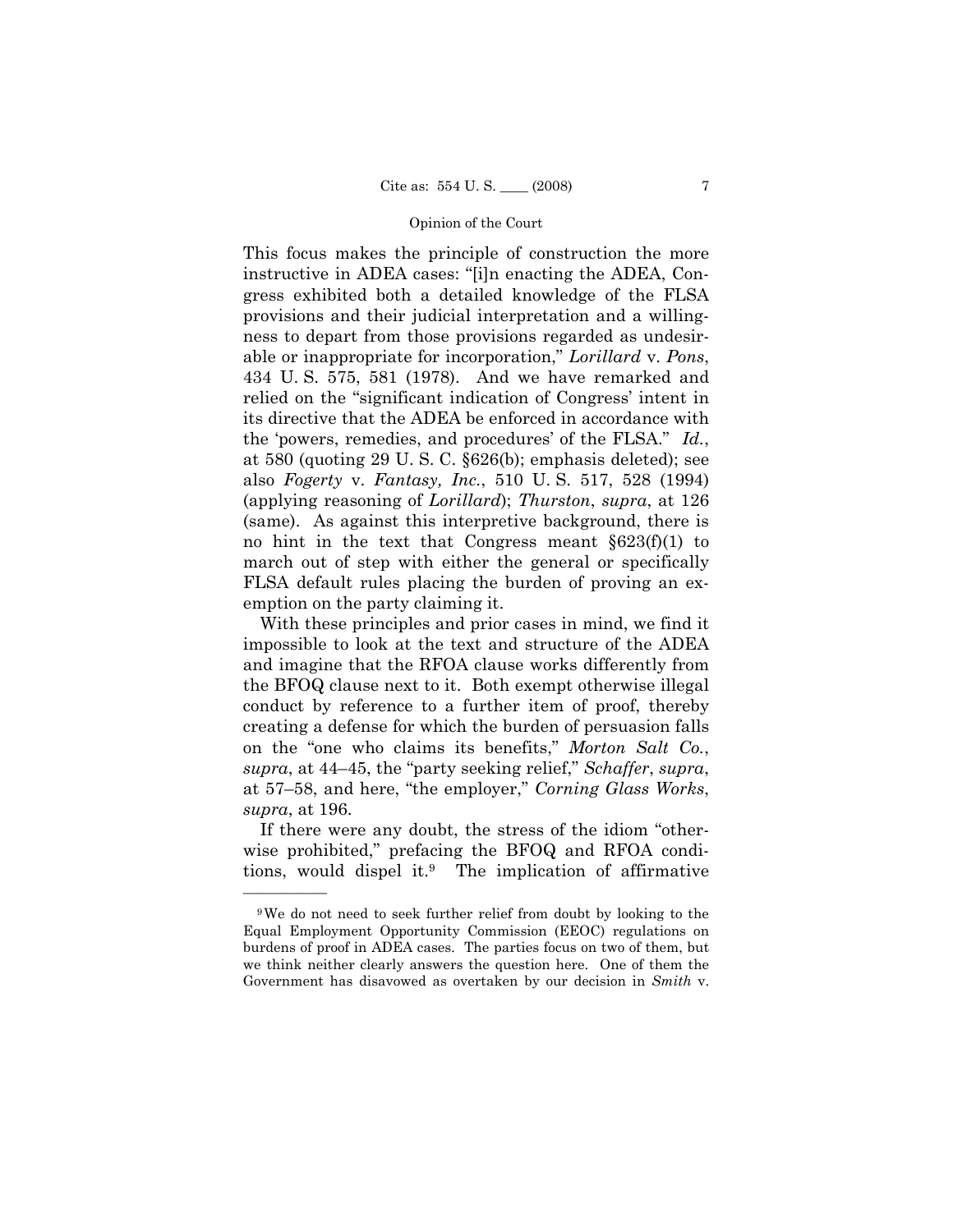## 8 MEACHAM *v.* KNOLLS ATOMIC POWER LABORATORY

## Opinion of the Court

defense is underscored by contrasting §623(f)(1) with the section of the ADEA at issue in *Public Employees Retirement System of Ohio* v. *Betts*, 492 U. S. 158 (1989), and by the way Congress responded to our decision there. In *Betts*, we said the issue was whether a provision in a former version of  $\S623(f)(2)$ , one about employee benefit plans, merely "redefine[d] the elements of a plaintiff's prima facie case," or instead "establish[ed] a defense" to what "otherwise would be a violation of the Act." *Id.*, at 181.10 Although the provision contained no "otherwise prohibited" kind of language, we said that it "appears on first reading to describe an affirmative defense." *Ibid*. We nonetheless thought that this more natural view (which

*City of Jackson*, 544 U. S. 228 (2005), Brief for United States as *Amicus Curiae* 16, n. 1 (noting that 29 CFR §1625.7(d) (2007) "takes a position that does not survive" *City of Jackson*), for the regulation seems to require a showing of business necessity as a part of the RFOA defense. Compare 29 CFR §1625.7(d) ("When an employment practice, including a test, is claimed as a basis for different treatment . . . on the grounds that it is a 'factor other than' age, and such a practice has an adverse impact on individuals within the protected age group, it can only be justified as a business necessity"), with *City of Jackson*, *supra*, at 243 ("Unlike the business necessity test, which asks whether there are other ways for the employer to achieve its goals that do not result in a disparate impact on a protected class, the reasonableness inquiry includes no such requirement"). And the second regulation would take a bit of stretching to cover disparate-impact cases, for its text speaks in terms of disparate treatment. See 29 CFR §1625.7(e) (concerning use of the RFOA defense against an "individual claim of discriminatory treatment"). The EEOC has lately proposed rulemaking that would revise both of these regulations, eliminating any reference to "business necessity" and placing the burden of proof on the employer "[w]henever the exception of 'a reasonable factor other than age' is raised." 73 Fed. Reg. 16807–16809 (Mar. 31, 2008) (proposed 29 CFR §1625.7(e)). 10The provision read: "It shall not be unlawful for an employer . . . to

observe the terms of . . . any bona fide employee benefit plan such as a retirement, pension, or insurance plan, which is not a subterfuge to evade the purposes of this chapter . . . because of the age of such individual." 29 U. S. C. §623(f)(2) (1982 ed.).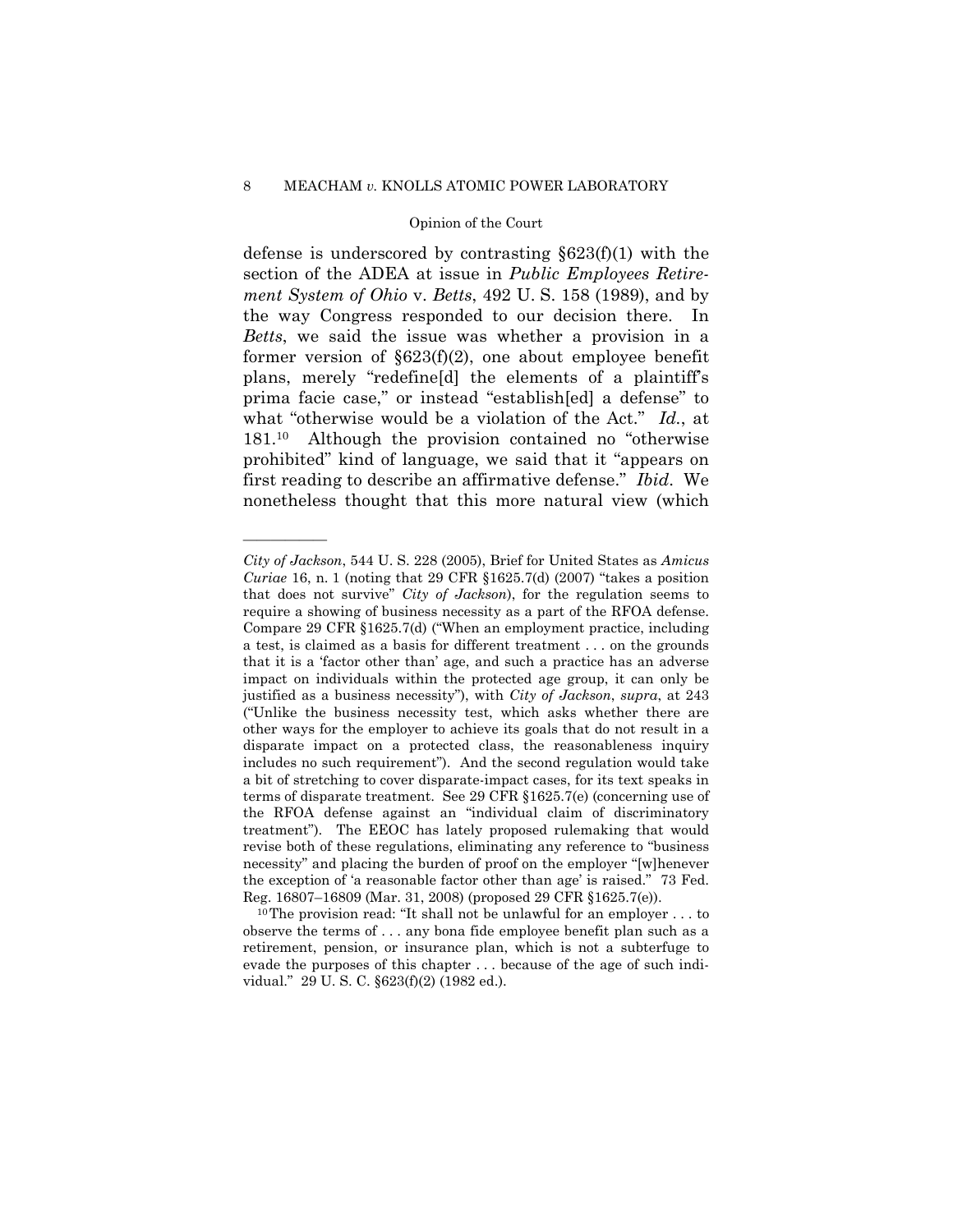we had taken in *Thurston*) was overridden by evidence of legislative history, by the peculiarity of a pretext-revealing condition in the phrasing of the provision (that a benefit plan "not [be] a subterfuge to evade the purposes" of the ADEA), and by the parallel with a prior case construing an "analogous provision of Title VII" (analogous because it also contained a pretext-revealing condition). 492 U. S., at 181. A year later, however, Congress responded to *Betts* by enacting the Older Workers Benefit Protection Act, Pub. L. 101–433, 104 Stat. 978, avowedly to "restore the original congressional intent" that the ADEA's benefits provision be read as an affirmative defense, *id.*, §101. What is instructive on the question at hand is that, in clarifying that  $\S 623(f)(2)$  specifies affirmative defenses, Congress not only set the burden in so many words but also added the phrase "otherwise prohibited" as a part of the preface (just as in the text of  $\S 623(f)(1)$ ).<sup>11</sup> Congress thus confirmed the natural implication that we find in the "otherwise prohibited" language in  $\S 623(f)(1)$ : it refers to an excuse or justification for behavior that, standing alone, violates the statute's prohibition. The amendment in the aftermath of *Betts* shows that Congress understands the phrase the same way we naturally read it, as a clear signal that a defense to what is "otherwise prohibited" is an affirmative defense, entirely the responsibility of the party raising it.

<sup>&</sup>lt;sup>11</sup>Congress surely could not have meant this phrase to contradict its express allocation of the burden, in the same amendment. But that would be the upshot of Knolls's suggestion that the only way to read the word "otherwise" as not redundant in the phrase "otherwise prohibited under subsection (a), (b), (c), or (e)" is to say that the word must refer only to  $\S623(f)(1)$  itself, implying that  $\S623(f)(1)$  must be a liabilitycreating provision for which the burden falls on the plaintiff. Brief for Respondents 33, and n. 7. Besides, this argument proves too much, for it implies that even the BFOQ exemption is not an affirmative defense.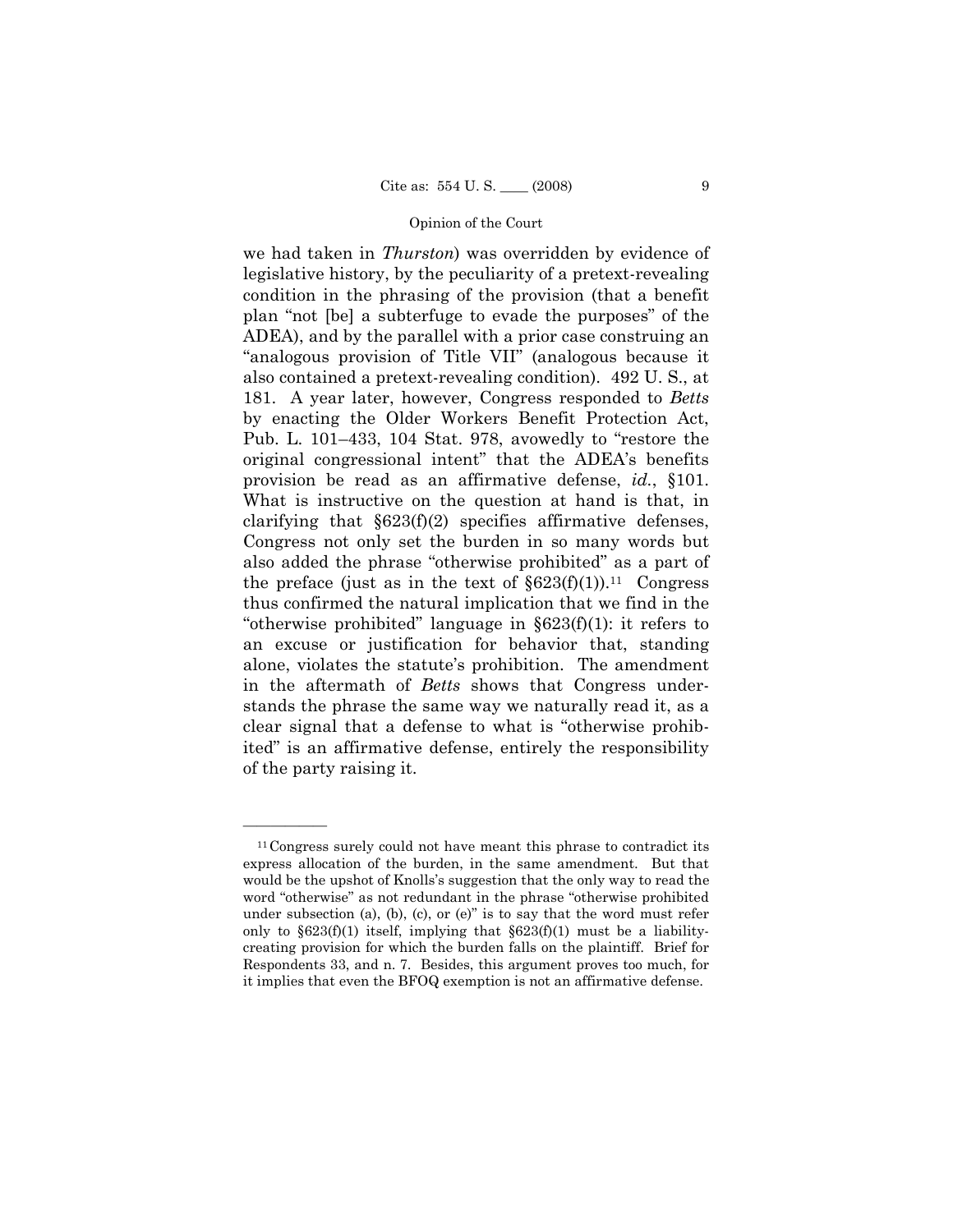B

 Knolls ventures that, regardless, the RFOA provision should be read as mere elaboration on an element of liability. Because it bars liability where action is taken for reasons "other than age," the argument goes, the provision must be directed not at justifying age discrimination by proof of some extenuating fact but at negating the premise of liability under  $\S 623(a)(2)$ , "because of age."

 The answer to this argument, however, is *City of Jackson*, where we confirmed that the prohibition in §623(a)(2) extends to practices with a disparate impact, inferring this result in part from the presence of the RFOA provision at issue here.12 We drew on the recognized distinction between disparate-treatment and disparate-impact forms of liability, and explained that "the very definition of disparate impact" was that "an employer who classifies his employees without respect to age may still be liable under the terms of this paragraph if such classification adversely affects the employee because of that employee's age." 544 U. S., at 236, n. 6 (plurality opinion); *id.*, at 243 (SCALIA, J., concurring in part and concurring in judgment) (expressing agreement with "all of the Court's reasoning" in the plurality opinion, but finding it a basis for deference to the EEOC rather than for independent judicial decision). We emphasized that these were the kinds of employer activities, "otherwise prohibited" by  $\S 623(a)(2)$ , that were mainly what the statute meant to test against the RFOA condition: because "[i]n disparate-impact cases . . . the allegedly 'otherwise prohibited' activity is not based on age," it is "in cases involving disparate-impact claims that the RFOA provision plays its principal role by precluding

<sup>12</sup> In doing so, we expressly rejected the so-called "safe harbor" view of the RFOA provision. See *City of Jackson*, 544 U. S., at 238–239 (plurality opinion); *id.*, at 252–253 (O'Connor, J., concurring in judgment) (describing "safe harbor" view).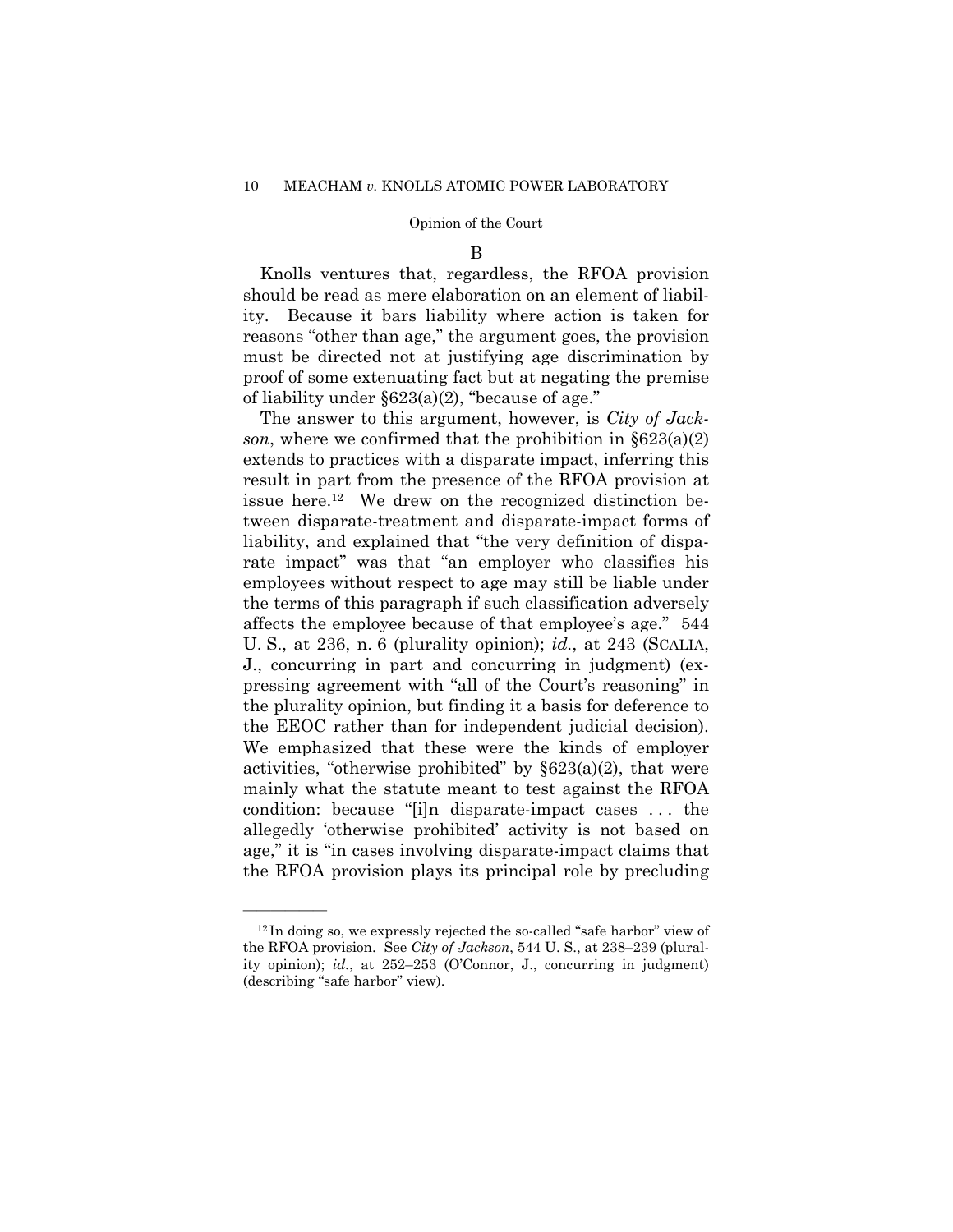liability if the adverse impact was attributable to a nonage factor that was 'reasonable.'" *Id*., at 239 (plurality opinion).

 Thus, in *City of Jackson*, we made it clear that in the typical disparate-impact case, the employer's practice is "without respect to age" and its adverse impact (though "because of age") is "attributable to a nonage factor"; so action based on a "factor other than age" is the very premise for disparate-impact liability in the first place, not a negation of it or a defense to it. The RFOA defense in a disparate-impact case, then, is not focused on the asserted fact that a non-age factor was at work; we assume it was. The focus of the defense is that the factor relied upon was a "reasonable" one for the employer to be using. Reasonableness is a justification categorically distinct from the factual condition "because of age" and not necessarily correlated with it in any particular way: a reasonable factor may lean more heavily on older workers, as against younger ones, and an unreasonable factor might do just the opposite.13

<sup>&</sup>lt;sup>13</sup>The factual causation that  $\S623(a)(2)$  describes as practices that "deprive or tend to deprive . . . or otherwise adversely affect [employees] . . . because of . . . age" is typically shown by looking to data revealing the impact of a given practice on actual employees. See, *e.g.*, *City of Jackson*, 544 U. S., at 241 (opinion of the Court); cf. *Wards Cove Packing Co.* v. *Atonio*, 490 U. S. 642, 657, 658–659 (1989) (under Title VII, "specific causation" is shown, and a "prima facie case" is "establish[ed]," when plaintiff identifies a specific employment practice linked to a statistical disparity); *Watson* v. *Fort Worth Bank & Trust*, 487 U. S. 977, 995 (1988) (plurality opinion) (in Title VII cases, "statistical disparities must be sufficiently substantial that they raise . . . an inference of causation").

This enquiry would be muddled if the value, "reasonableness," were to become a factor artificially boosting or discounting the factual strength of the causal link, or the extent of the measured impact. It would open the door to incoherent undershooting, for example, if defendants were heard to say that an impact is "somewhat less correlated with age, seeing as the factor is a reasonable one"; and it would be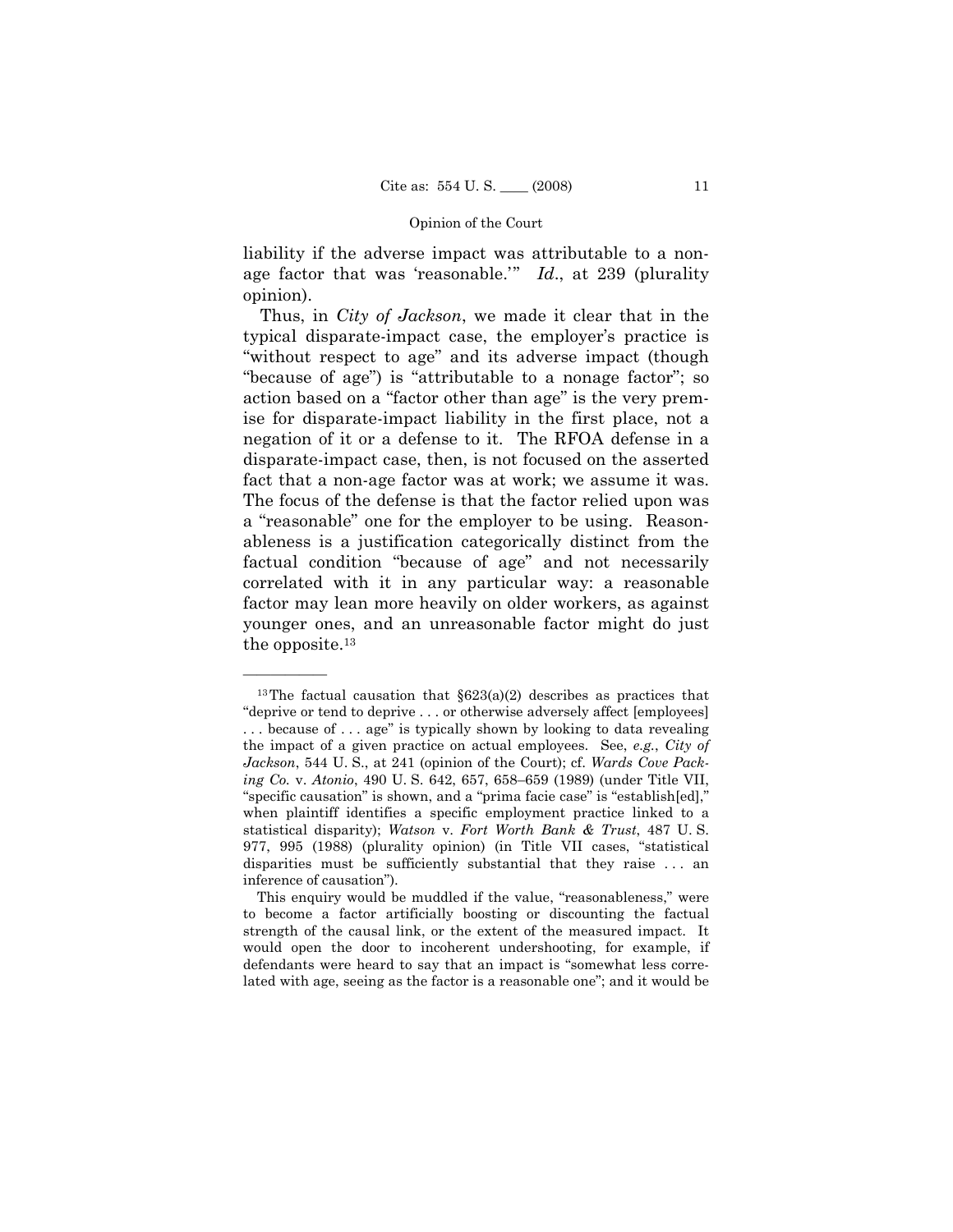### III

 The Court of Appeals majority rejected the affirmative defense reading and arrived at its position on the burden of proof question by a different route: because it read our decision in *City of Jackson* as ruling out the so-called "business necessity" enquiry in ADEA cases, the court concluded that the RFOA defense "replaces" it and therefore must conform to its burden of persuasion resting on the complaining party. But the court's premise (that *City of Jackson* modified the "business necessity" enquiry) is mistaken; this alone would be reason enough to reject its approach. And although we are now satisfied that the business necessity test should have no place in ADEA disparate-impact cases, we agree with the Government that this conclusion does not stand in the way of our holding that the RFOA exemption is an affirmative defense. See Brief for United States as *Amicus Curiae* 25–27.

 To begin with, when the Court of Appeals further inferred from the *City of Jackson* reference to *Wards Cove* that the *Wards Cove* burden of persuasion (on the employee, for the business necessity enquiry) also applied to the RFOA defense, it gave short shrift to the reasons set out in Part II–A, *supra,* for reading RFOA as an affirmative defense (with the burden on the employer). But we think that even on its own terms, *City of Jackson* falls short of supporting the Court of Appeals's conclusion.

 Although *City of Jackson* contains the statement that "*Wards Cove*'s pre-1991 interpretation of Title VII's identical language remains applicable to the ADEA," 544 U. S., at 240, *City of Jackson* made only two specific references to aspects of the *Wards Cove* interpretation of Title VII that might have "remain[ed] applicable" in ADEA cases. One was to the existence of disparate-impact liability,

overshooting to make them show that the impact is "not correlated with age, and the factor is reasonable, besides."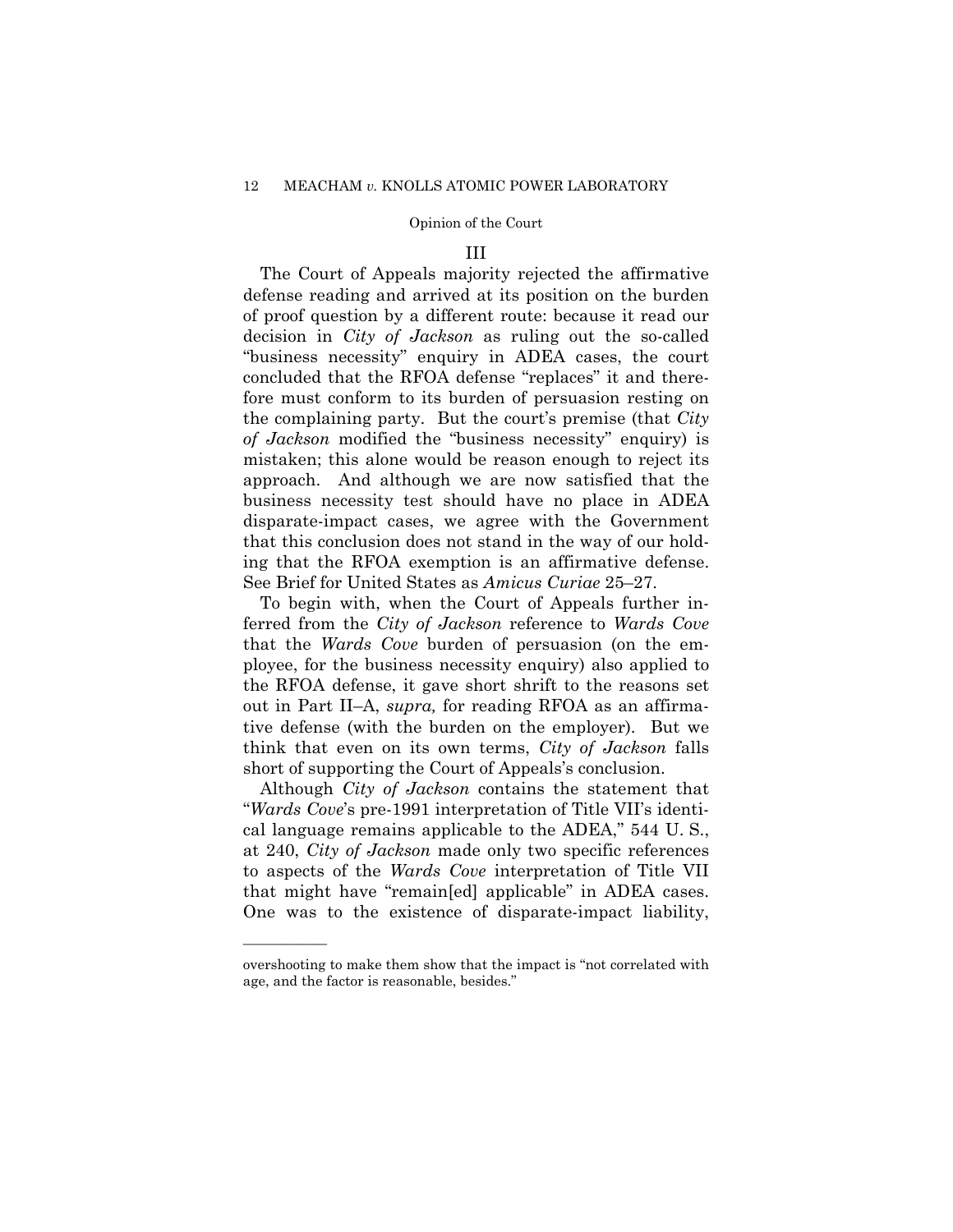which *City of Jackson* explained was narrower in ADEA cases than under Title VII. The other was to a plaintiffemployee's burden of identifying which particular practices allegedly cause an observed disparate impact, which is the employee's burden under both the ADEA and the pre-1991 Title VII.See 544 U. S., at 241. Neither of these references, of course, is at odds with the view of RFOA as an affirmative defense.

 If, indeed, *City of Jackson*'s reference to *Wards Cove* could be read literally to include other aspects of the latter case, beyond what mattered in *City of Jackson* itself, the untoward consequences of the broader reading would rule it out. One such consequence is embraced by Meacham, who argues both that the Court of Appeals was wrong to place the burden of persuasion for the RFOA defense on the employee, and that the court was right in thinking that *City of Jackson* adopted the *Wards Cove* burden of persuasion on what Meacham views as one element of an ADEA impact claim. For Meacham takes the position that an impact plaintiff like himself has to negate business necessity in order to show that the employer's actions were "otherwise prohibited"; only then does the RFOA (with the burden of persuasion on the employer) have a role to play. To apply both tests, however, would force the parties to develop (and the court or jury to follow) two overlapping enquiries: first, whether the employment practice at issue (based on a factor other than age) is supported by a business justification; and second, whether that factor is a reasonable one. Depending on how the first enquiry proceeds, a plaintiff might directly contest the force of the employer's rationale, or else try to show that the employer invoked it as a pretext by pointing (for example) to alternative practices with less of a disparate impact. See *Wards Cove*, 490 U. S., at 658 ("first, a consideration of the justifications an employer offers for his use of these practices; and second, the availability of alternative practices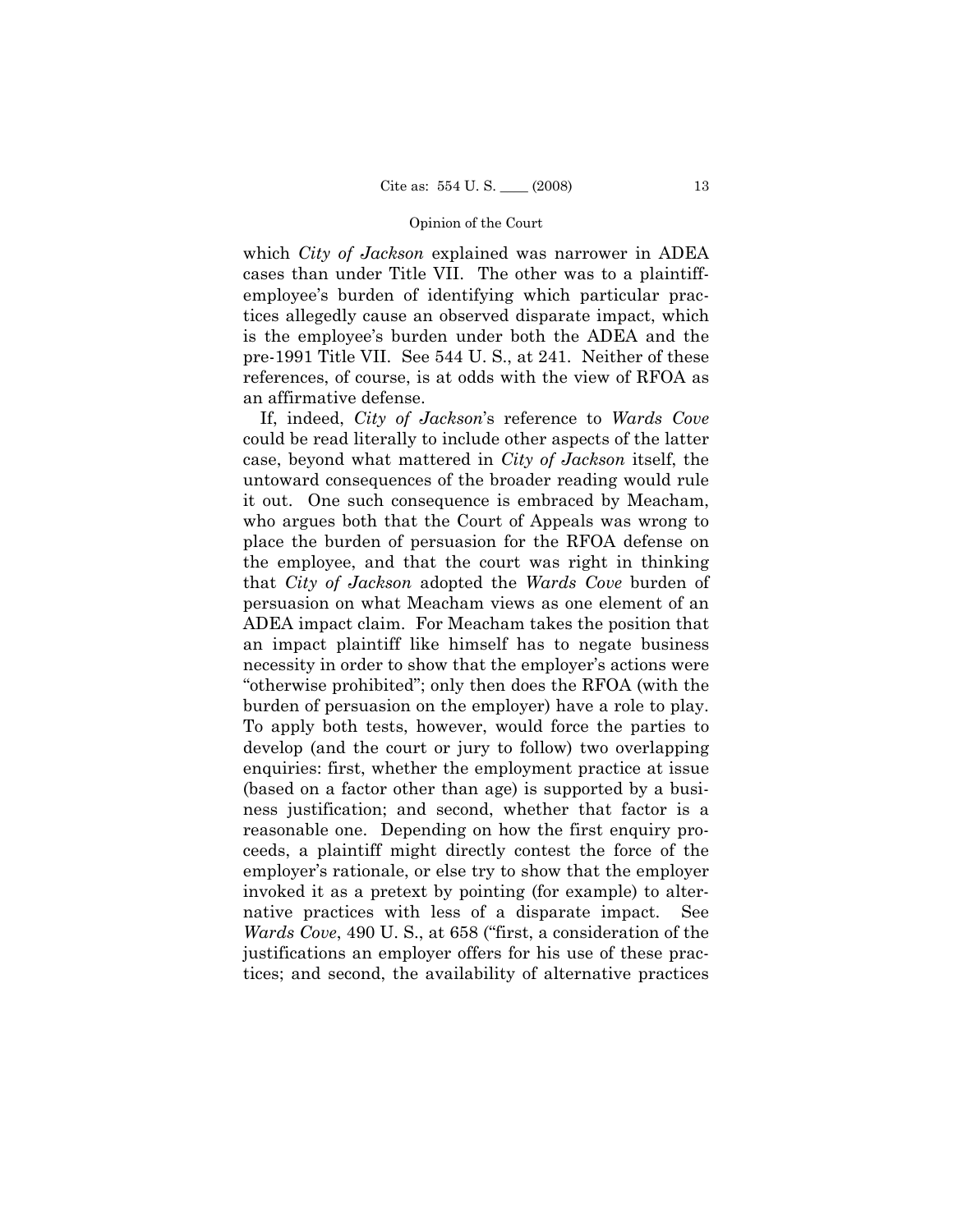to achieve the same business ends, with less racial impact"); see also *id*., at 658–661. But even if the plaintiff succeeded at one or the other, in Meacham's scheme the employer could still avoid liability by proving reasonableness.

 Here is what is so strange: as the Government says, "[i]f disparate-impact plaintiffs have already established that a challenged practice is a pretext for intentional age discrimination, it makes little sense then to ask whether the discriminatory practice is based on reasonable factors *other than age*." Brief for United States as *Amicus Curiae*  26 (emphasis in original). Conversely, proving the reasonableness defense would eliminate much of the point a plaintiff would have had for showing alternatives in the first place: why make the effort to show alternative practices with a less discriminatory effect (and besides, how would that prove pretext?), when everyone knows that the choice of a practice relying on a "reasonable" non-age factor is good enough to avoid liability?<sup>14</sup> At the very least, developing the reasonableness defense would be substantially redundant with the direct contest over the force of the business justification, especially when both enquiries deal with the same, narrowly specified practice. It is not very fair to take the remark about *Wards Cove* in *City of Jackson* as requiring such a wasteful and confusing structure of proof.

 Nor is there any good way to read the same line from *City of Jackson* as implying that the burden of proving any business-related defense falls on the plaintiff; most obviously, this would entail no longer taking the BFOQ clause

<sup>14</sup>See *City of Jackson*, 544 U. S., at 243 ("While there may have been other reasonable ways for the City to achieve its goals, the one selected was not unreasonable. Unlike the business necessity test, which asks whether there are other ways for the employer to achieve its goals that do not result in a disparate impact on a protected class, the reasonableness inquiry includes no such requirement").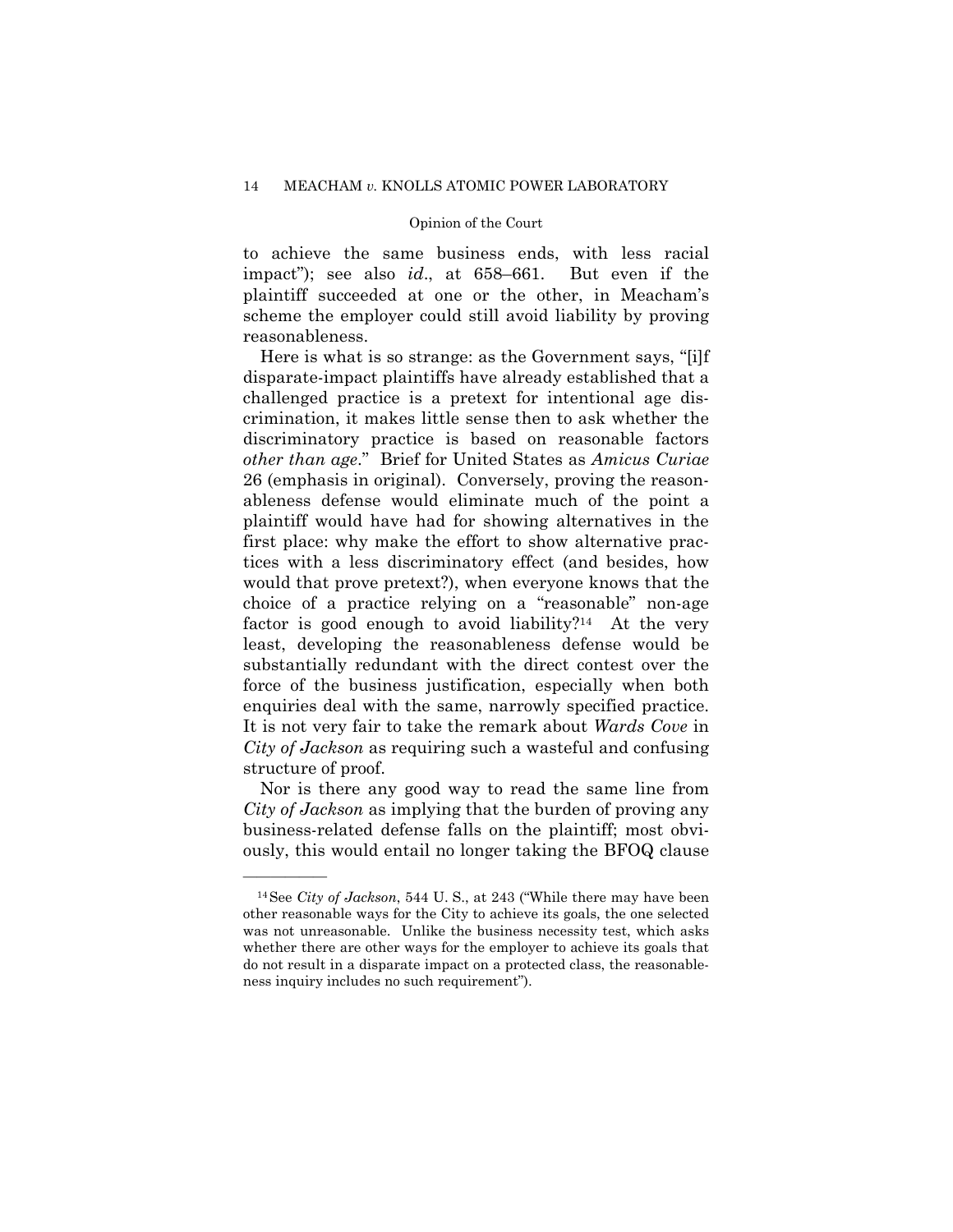to be an affirmative defense, which *City of Jackson* confirmed that it is, see 544 U.S., at 233, n. 3. What is more, *City of Jackson* could not have had the RFOA clause in mind as "identical" to anything in Title VII (for which a *Wards Cove*'s reading might be adopted), for that statute has no like-worded defense. And as *Wards Cove* did not purport to construe any statutory defenses under Title VII, only an over-reading of *City of Jackson* would find lurking in it an assumption that *Wards Cove* has anything to say about statutory defenses in the ADEA (never mind one that Title VII does not have).

IV

 As mentioned, where *City of Jackson* did get help from our prior reading of Title VII was in relying on *Wards Cove* to repeat that a plaintiff falls short by merely alleging a disparate impact, or "point[ing] to a generalized policy that leads to such an impact." *City of Jackson*, 544 U. S., at 241. The plaintiff is obliged to do more: to "isolat[e] and identif[y] the *specific* employment practices that are allegedly responsible for any observed statistical disparities." *Ibid.* (quoting *Wards Cove*, *supra*, at 656; emphasis in original; internal quotation marks omitted). The aim of this requirement, as *City of Jackson* said, is to avoid the "result [of] employers being potentially liable for 'the myriad of innocent causes that may lead to statistical imbalances.'" 544 U. S., at 241 (quoting *Wards Cove*, *supra*, at 657; some internal quotation marks omitted). And as the outcome in that case shows, the requirement has bite: one sufficient reason for rejecting the employees' challenge was that they "ha[d] done little more than point out that the pay plan at issue [was] relatively less generous to older workers than to younger workers," and "ha[d] not identified any specific test, requirement, or practice within the pay plan that hald an adverse impact on older workers." *City of Jackson*, *supra,* at 241.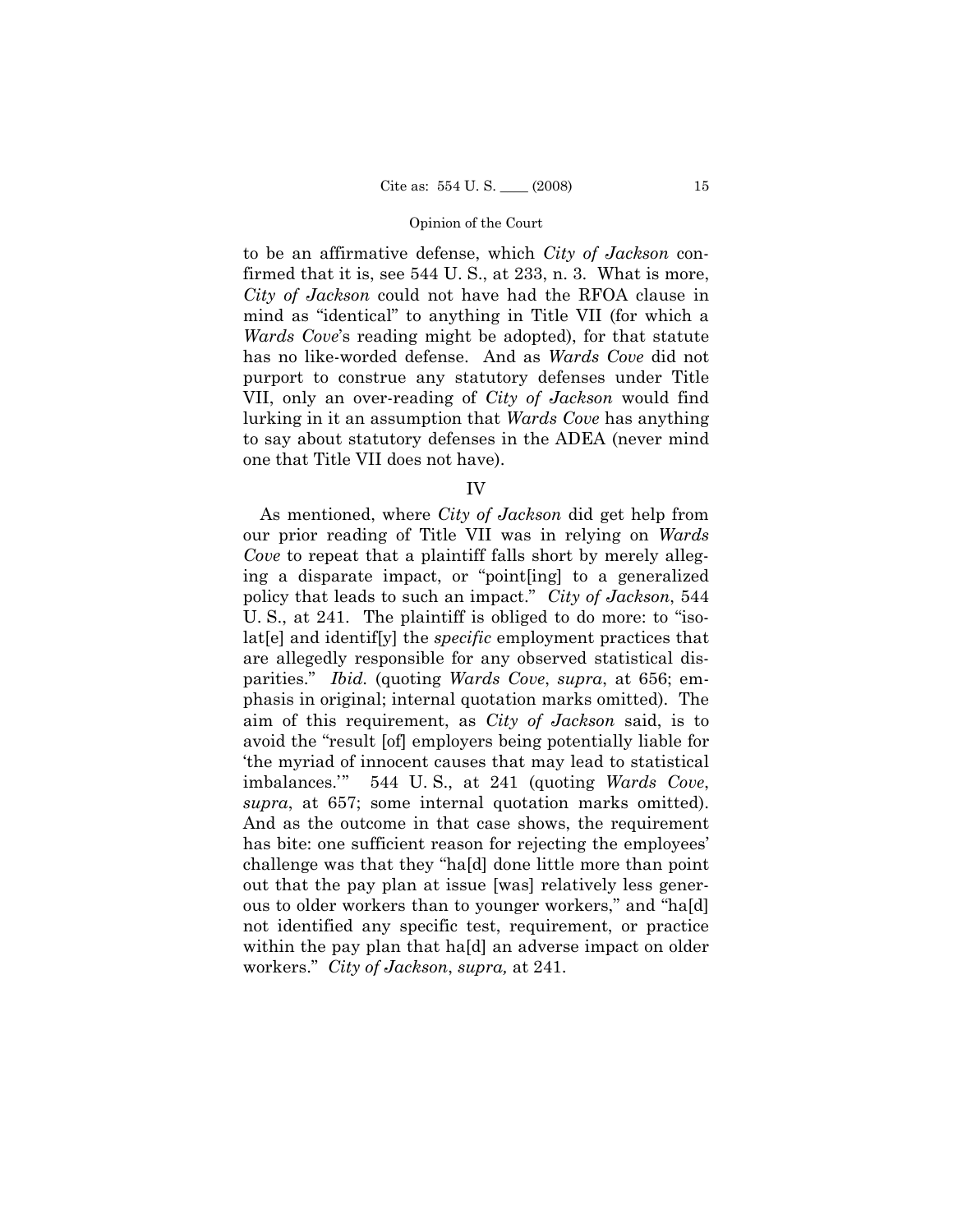## 16 MEACHAM *v.* KNOLLS ATOMIC POWER LABORATORY

## Opinion of the Court

 Identifying a specific practice is not a trivial burden, and it ought to allay some of the concern raised by Knolls's *amici*, who fear that recognizing an employer's burden of persuasion on an RFOA defense to impact claims will encourage strike suits or nudge plaintiffs with marginal cases into court, in turn inducing employers to alter business practices in order to avoid being sued. See, *e.g.*, Brief for General Electric Co. as *Amicus Curiae* 18–31. It is also to the point that the only thing at stake in this case is the gap between production and persuasion; nobody is saying that even the burden of production should be placed on the plaintiff. Cf. *Schaffer*, 546 U. S., at 56 (burden of persuasion answers "which party loses if the evidence is closely balanced"); *id*., at 58 ("In truth, however, very few cases will be in evidentiary equipoise"). And the more plainly reasonable the employer's "factor other than age" is, the shorter the step for that employer from producing evidence raising the defense, to persuading the factfinder that the defense is meritorious. It will be mainly in cases where the reasonableness of the non-age factor is obscure for some reason, that the employer will have more evidence to reveal and more convincing to do in going from production to persuasion.

 That said, there is no denying that putting employers to the work of persuading factfinders that their choices are reasonable makes it harder and costlier to defend than if employers merely bore the burden of production; nor do we doubt that this will sometimes affect the way employers do business with their employees. But at the end of the day, *amici*'s concerns have to be directed at Congress, which set the balance where it is, by both creating the RFOA exemption and writing it in the orthodox format of an affirmative defense. We have to read it the way Congress wrote it.

\* \* \*

As we have said before, Congress took account of the